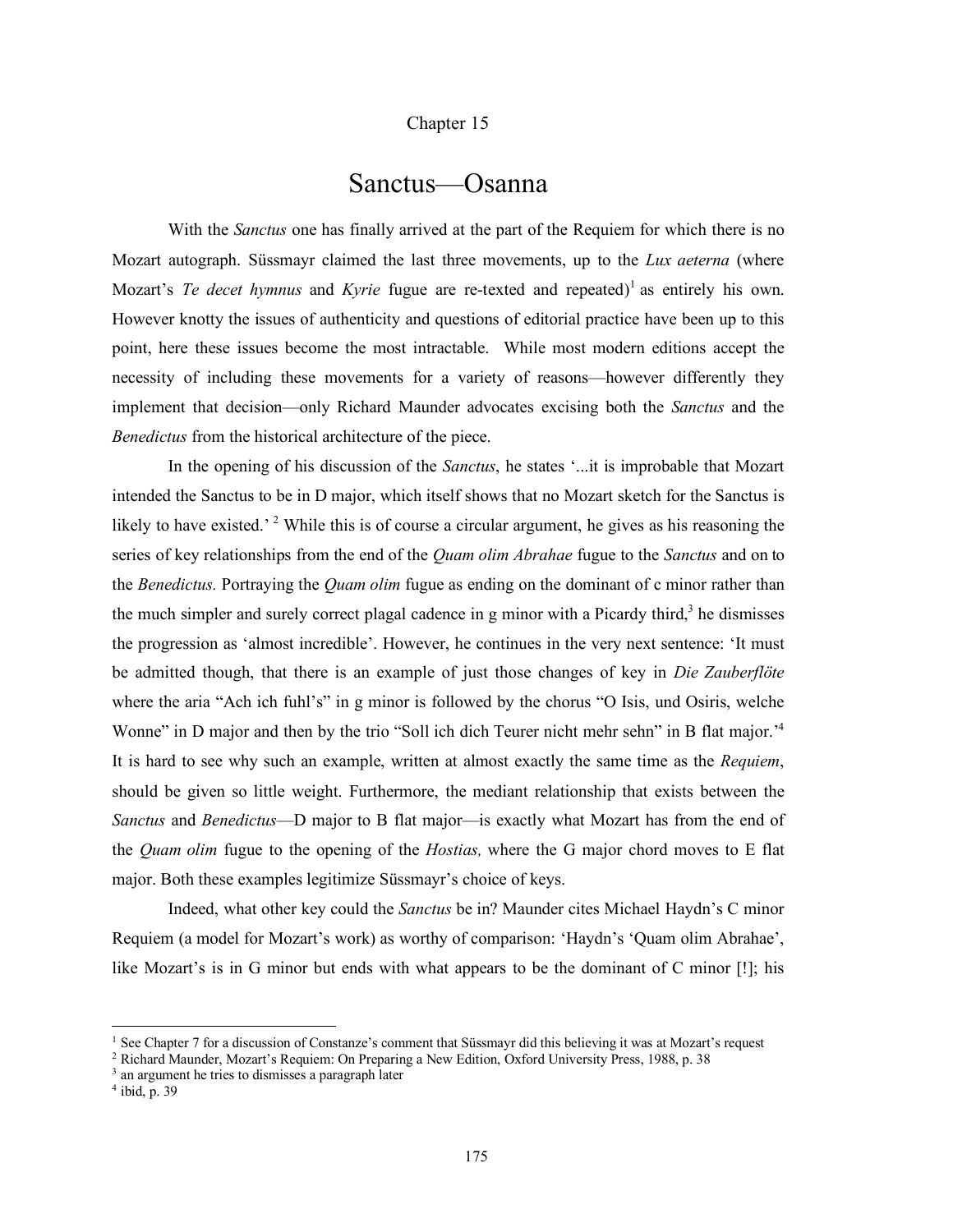Sanctus then starts with a C major chord<sup>55</sup>. The attentive reader will of course notice that what Maunder is describing is a Sanctus in the tonic major, exactly as Süssmayr has it in the Requiem.

Even allowing for spoken prayers in the liturgy,<sup>6</sup> after the G minor *Hostias* (with or without the Picardy third) an A major *Sanctus* would be a very long distance, and surely C major, while closer to the end of the *Hostias*, is too far from the home D minor for comfort? Furthermore, if either of these were chosen, where to go for the *Benedictus*? Except from the *Introit/Kyrie* to *Dies Irae,* no two movements have been in the same key, so an A major *Benedictus* after an A major *Sanctus* is highly unlikely. E major is surely too far from the home D minor, and F major would result in the same mediant relationship that already exists. D major would of course be possible, but then we would have three movements in a row with the same tonic: Benedictus - Osanna - Agnus Dei, something Mozart had studiously avoided since the *Dies irae*, when surely it was appropriate to establish the primary D minor tonality at the beginning of the work. While a C major *Sanctus* could be followed by a *Benedictus* in either F major or G major, which would in turn progress smoothly into the d minor of the *Agnus Dei*, as already discussed, a C major *Sanctus* is unlikely.

So it would seem that D major is not only the best choice, but the only for the *Sanctus*. The tonic major is also surely the best dramaturgy as the text moves from a prayer for the souls who are passing from death into everlasting life *(Hostias)* to a contemplation of the heavenly host and the glory of God that they are now experiencing *(Sanctus)*. D major also allows for the brilliant participation of the trumpets and timpani surely required for this movement, and D major—if recalled at the end of the *Benedictus*—also allows the *Agnus Dei* to return to the restless tonic minor mode as the focus of the text switches again and the faithful ask God for mercy and peace.

Whilst one suspects that the reason behind Maunder's line of argument is really the last part of the sentence—'no Mozart sketch for the Sanctus is likely to have existed,' thus justifying his exclusion of the movement in his edition—ultimately it has the opposite effect, for B flat major is not the expected key for the *Benedictus* after a D major *Sanctus*: A major would have been the safer, 'obvious' choice, and the fact that a more adventurous relationship was chosen actually suggests exactly the possibility Maunder is trying to dismiss—a Mozart sketch.

 $<sup>5</sup>$  Maunder, p. 41</sup>

<sup>6</sup> The Requiem was written for liturgical, not concert, performance, and there would have been a prayer between the *Hostias* and the *Sanctus*, thus weakening even further Maunder's argument that the key relationships of *Die Zauberflöte* could be more free than those of the Requiem because of 'intervening spoken dialogue' (p. 39)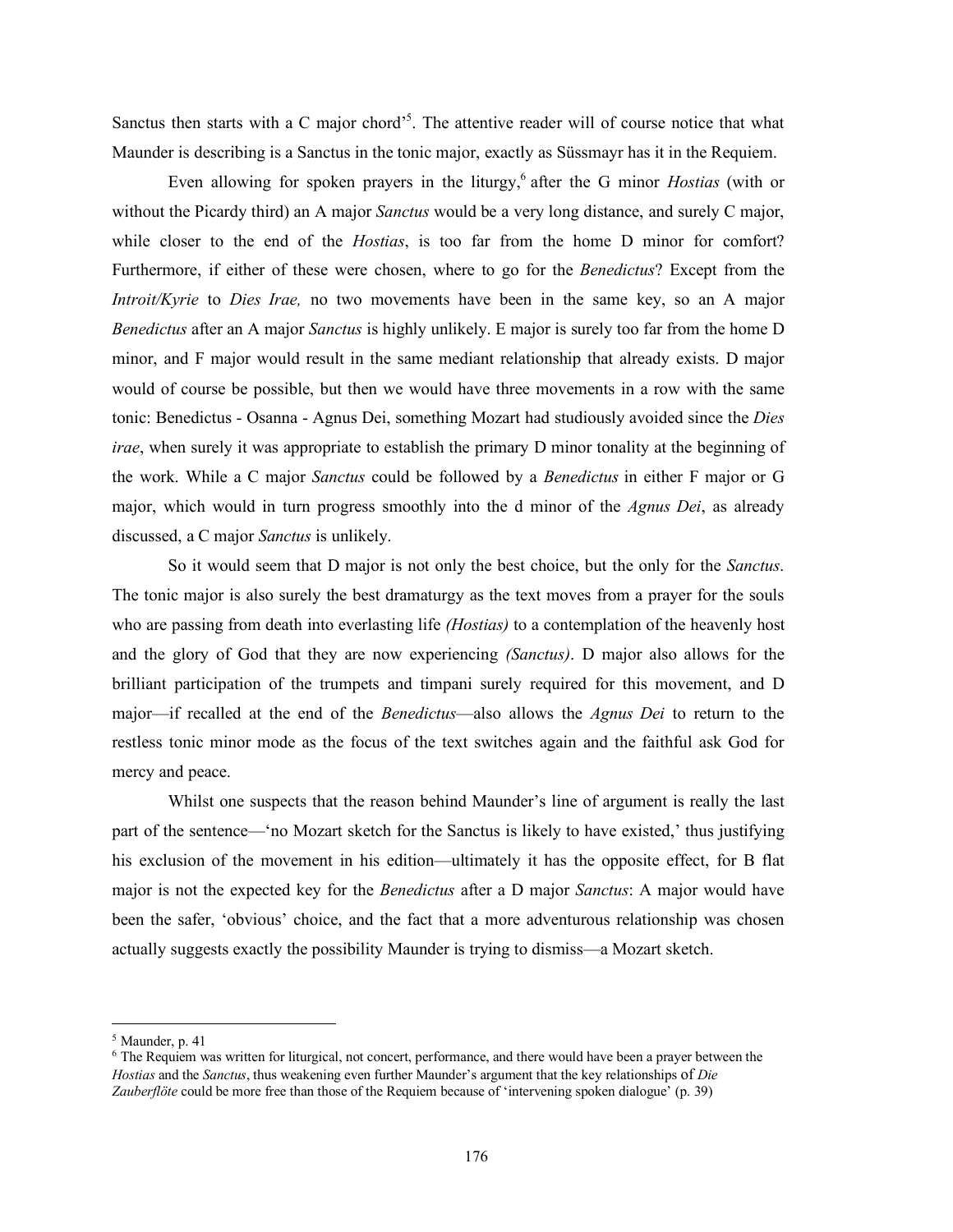Of course, a key relationship alone is not sufficient reason to posit the existence of such a sketch: some thread of melodic material would be needed to support the suggestion. Two such hints exist: the use of the 'Ployer' melody in the Benedictus, and the Osanna fugue subject. The *Benedictus* melody will be discussed in the next chapter: suffice it to say here that the fact that it is in C major in the Ployer notebook, but in B flat in the *Benedictus,* suggests that if it were committed to paper for Süssmayr to find, it must have been in the lower key. The three alternatives, that it was either a lucky coincidence that Süssmayr happened to compose his own melody that was so similar to one of Mozart's own and apply it to an adventurous key choice, or that he discovered the Ployer notebook among Mozart's papers and scoured it for a melody to use and chose an adventurous key relationship,<sup>7</sup> or, lastly, that he and Mozart had a conversation that went something like 'I am going to use that melody from the Ployer notebook for the *Benedictus*, but only in B flat,' all seem much less likely than Mozart scribbling down hastily a fragment of the melody, perhaps even with some of the bass line, on one of the 'Zettelchen' and setting it aside for later consideration when he came to that point in the final composition. The one page of sketches that has so far been discovered proves that he need to work out ideas for the *Rex tremendae* at least on paper, so it is not farfetched to propose that it is the not only movement for which he did so.

As for the *Osanna* fugues, before one even begins to tackle their content, one question has to be addressed: why are the *Osannas* fugal at all? If these movements are, as he claimed, entirely of his own composition, there was absolutely no reason for Süssmayr not to provide a homophonic setting. Given the large number of extended fugues in the rest of the work, he must have been keenly aware that any attempts of his own at counterpoint could only seem paltry by comparison.

Even more puzzling is his infamous re-use of the subject in the key of the *Benedictus*, a different key from its first hearing. If the movement truly were entirely of his own composition, there would be no need even to make the *Osannas* match. It was by no means invariable in eighteenth century masses that the *Hosannas*<sup>8</sup> should be on identical themes, or that both should be fugal: in Mozart's mature masses there are twice as many non-fugal *Hosannas* as fugal. But, where they are fugal, the key and material are the same. Only K. 262 and K. 259 have different *Hosannas*, and only K. 262 has the second *Hosanna* in a different key (the *Sanctus* is fugal, the

<sup>&</sup>lt;sup>7</sup> On the other occasions where it is known Süssmayr made use of Mozartian materials he tended to do so literally; (see Wolff p. 44-51) so surely if he had discovered the Ployer notebook his Benedictus would have been in C major? Furthermore, why would the Ployer notebook not be with Ployer herself? What use would it be to Mozart?

<sup>8</sup> Since there is obviously no Mozart autograph, we do not know whether the spelling 'Osanna' rather than the more usual 'Hosanna' is Mozart's or Süssmayr's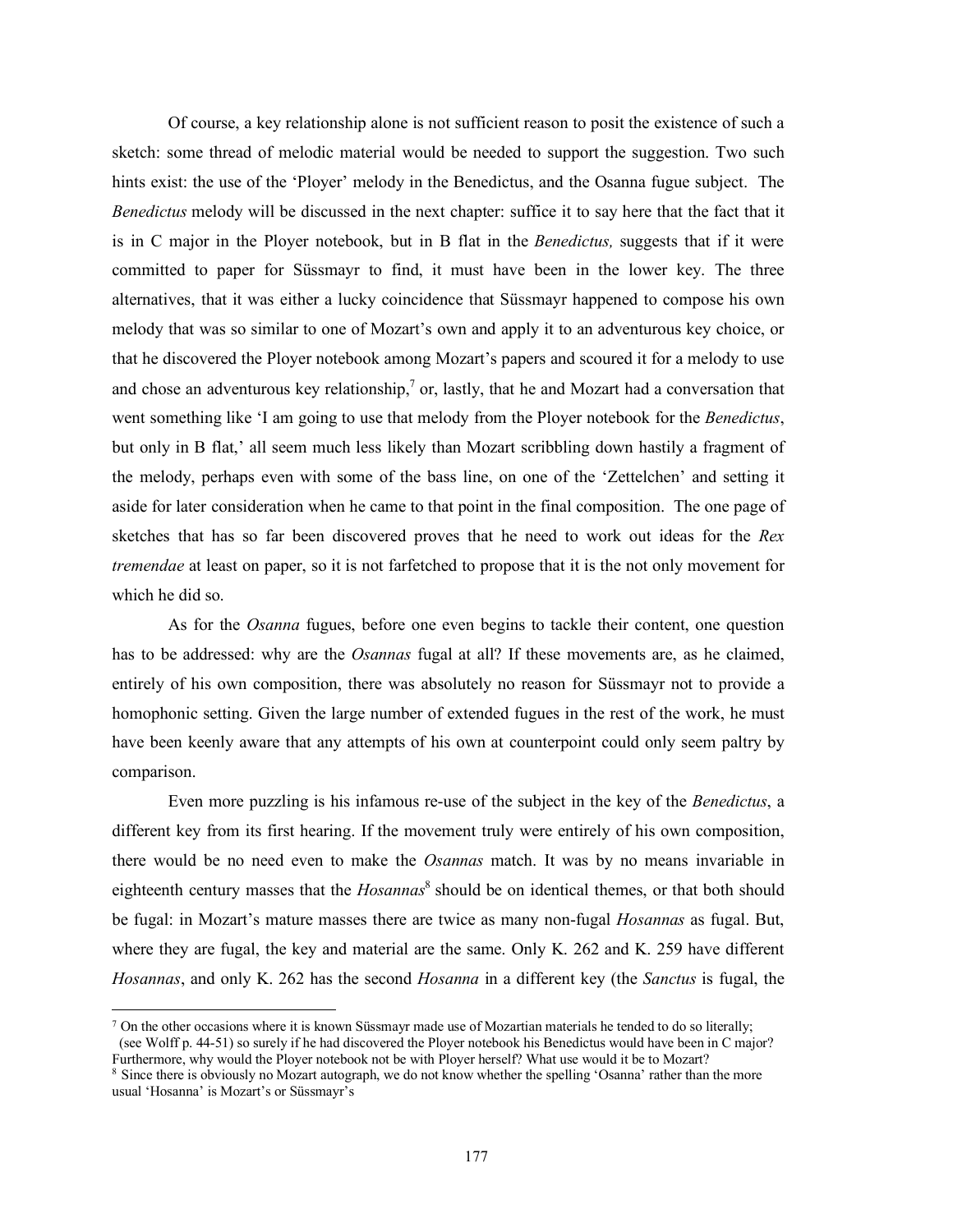*Benedictus* not). The *Hosannas* in Michael Haydn's Requiem in C minor are in the same key<sup>9</sup> but to different material: only the second is fugal.

Although the above is by no means an exhaustive survey, broadly speaking these were the options open to Süssmayr: it was more likely that the *Osannas* would not be fugal, it was not necessary for them to use the same material, and it was virtually certain that they would be, or at least end, in the same key. Yet, he did the opposite in all three categories: he chose to do a fugal setting, he elected to make the two *Osannas* match, and he wrote them in different keys. For many commentators, this is sufficient to suggest the possibility that Süssmayr can only have done so because he either knew or believed that was Mozart's wish. It is much more logical to propose a situation where there was a sketch for both a fugue in D major and a *Benedictus* in B flat major which Süssmayr used to the best of his ability, than to suggest that he simply decided on his own to take the most complicated course of action for which, in the case of the *Osanna* fugues, he knew he was technically underprepared. On the other occasions where he made what Wolff has called 'lavish use' of Mozartian materials such as the Rondo in D major for Horn K. 514, he tended to do so quite literally.<sup>10</sup> Furthermore, the short amount of time available to him to complete the Requiem argues against any course of action on his part that was not the most expedient.

Whatever sketch there might have been could hardly have been a lot more extensive than those of the *Skizzenblatt,* so the fugue would probably not have been more than the barest bones of the exposition, a good reason for Süssmayr to stop at that point. Indeed, the famous *Amen* sketch is quite incomplete, has both corrections and many gaps and is occasionally indecipherable.<sup>11</sup> Any *Benedictus* ideas would probably have been no more extensive than the opening bar or two of the alto melody and possibly some of the bass line.

Whether or not one accepts this line of reasoning, and even if one thinks that Süssmayr's *Sanctus*, *Benedictus* and *Agnus Dei* have no Mozartian DNA whatsoever, ultimately their historical significance cannot be ignored. While it is undoubtedly correct to approach Süssmayr's musical additions critically, it is as equally uncritical to dismiss his work out of hand as it is to accept it without question. 'His' movements must stand, and be evaluated by the same criteria as the rest of the Requiem.

 <sup>9</sup> the first Hosanna starts in <sup>E</sup> flat, where the soprano solo's 'Pleni sunt coeli' has led, but modulates back to the home to relative minor at the end of the movement

 $10$  see Wolff p 44-51

<sup>11</sup> see Chapter 4 for a more in-depth discussion of the *Skizzenblatt* and the *Amen* fugue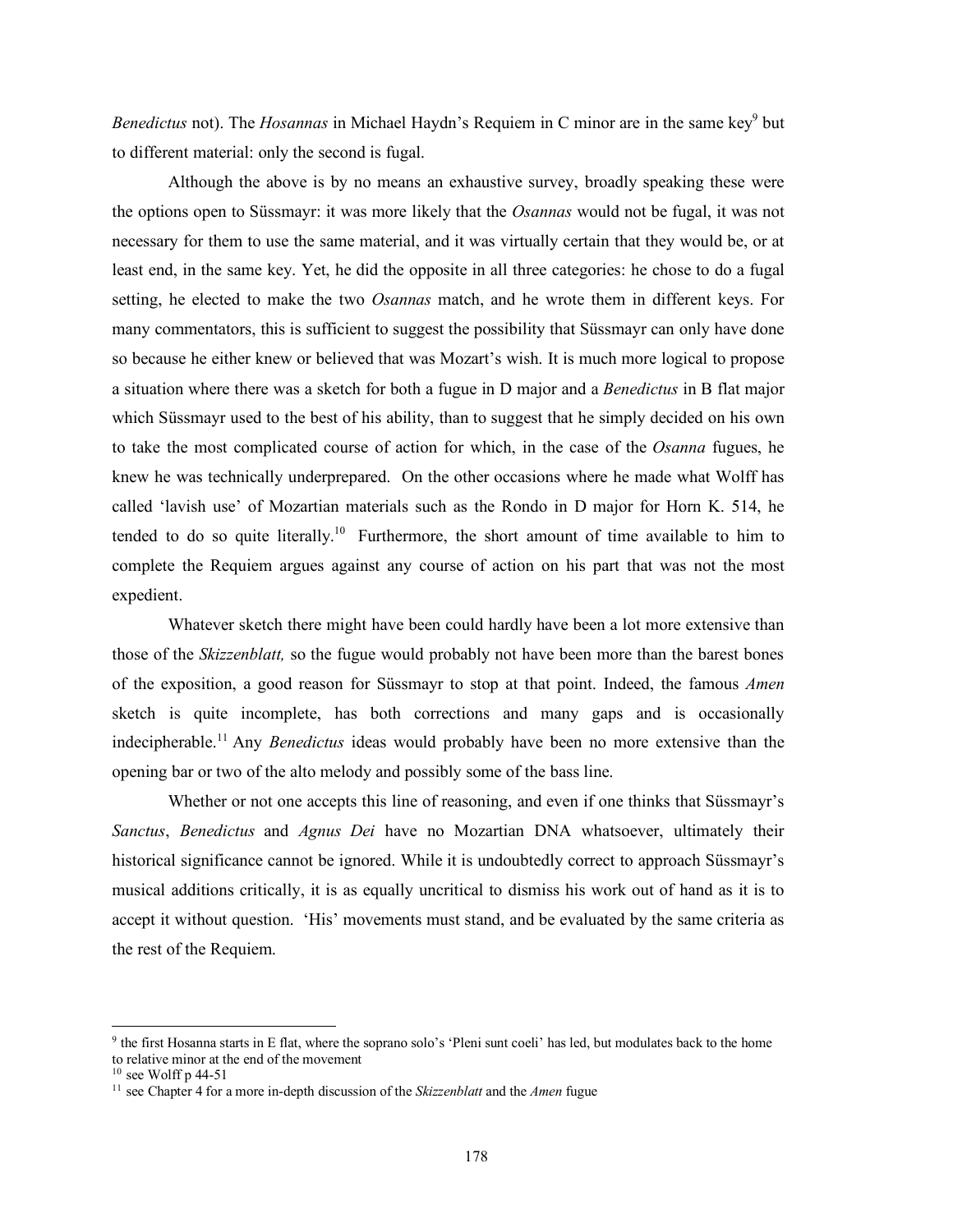## The Opening

As has often been pointed out, the soprano melody of the grand triple statement 'Holy, holy, holy' is a repeat of the opening *Dies irae* theme adapted to the major:



Dramatically this is appropriate, since the focus of the text is not the terror of the Last Judgment but a portrayal of the heavenly host: what better way to describe the transforming power of the Almighty than to contrast those two pictures with different versions of the same theme? Maunder is quick to point out the hidden fifths and octaves in the places where Süssmayr's voicing of the inner parts differs from Mozart's in the *Dies irae*, and his reference to Marguerre's opinion that these correspondences show only 'Süssmayr's attempt to relate the Sanctus to earlier material'<sup>12</sup> are designed to support the exclusion of this movement from his edition. Just the opposite effect is achieved however, since the observations that the *Sanctus* is connected to the rest of the work in fact validates Süssmayr's contribution—whatever the source of his inspiration. The errors in the inner voices are so easily corrected in a minimally invasive way that one wonders why Levin corrected other errors in his edition but left these alone.

Maunder is so anxious to discredit Süssmayr that in his criticism of Süssmayr's setting of the falling first inversion chords at 'Domine Deus Sabaoth' he actually misquotes Mozart's 'welche Wonne' from 'O Isis and Osiris',<sup>13</sup> to make a point that doesn't exist: the progressions are identical (with the addition of the fourth voice, since the Mozart in question is only in three):



 <sup>12</sup> Maunder, p. <sup>41</sup>

<sup>&</sup>lt;sup>13</sup> see Maunder, Ex. 5.2 on p. 42, where he has a D as the second note of the second tenors, not the C sharp that Mozart wrote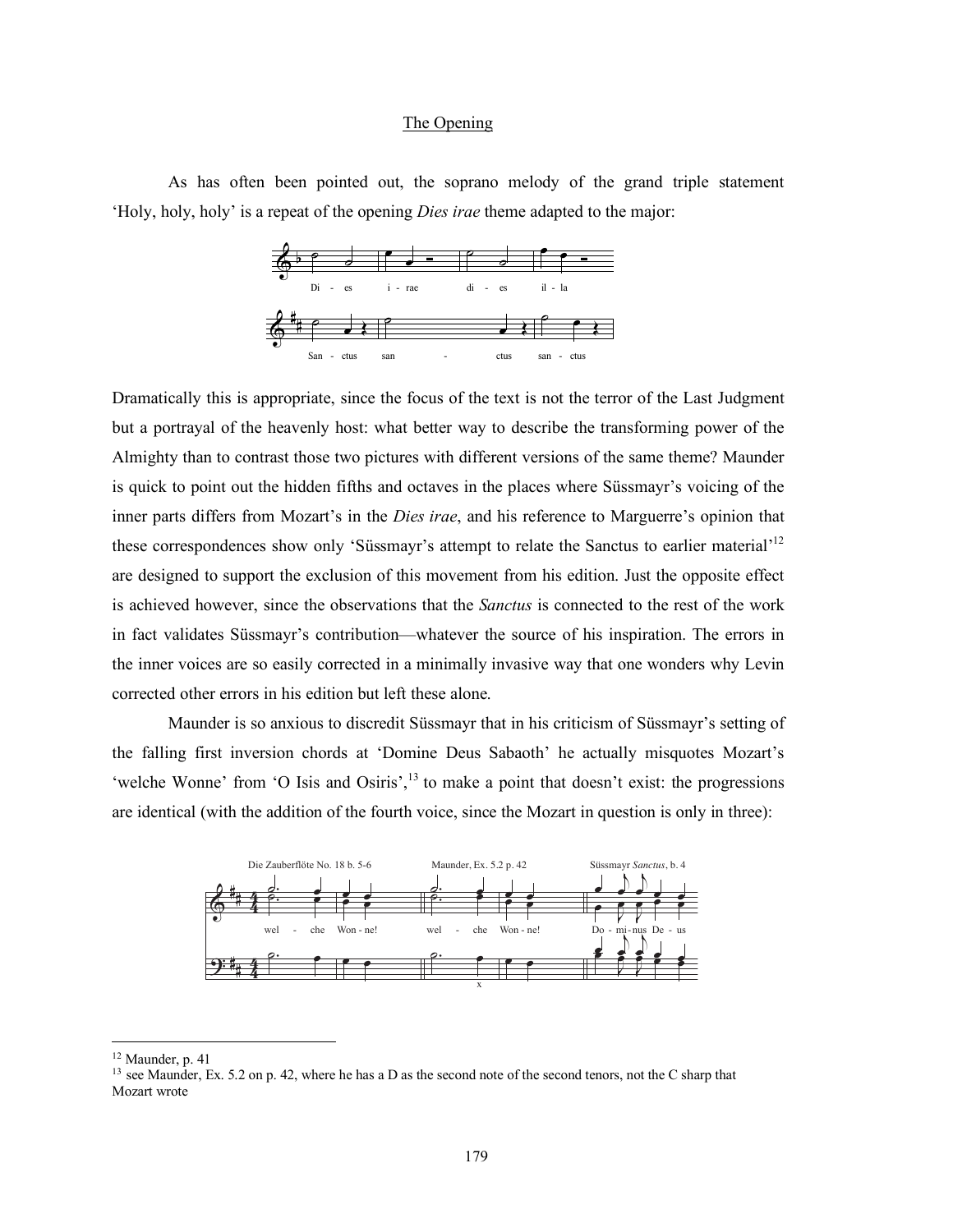He is also not correct about what he calls "the parallel octave between tenor and bass in bar 5": when he states that "the intervening C sharp in the bass does not really make any difference",  $^{14}$  he conveniently ignores that the basses' D on the second beat before the tenors' D creates a new harmony, turning the tenors' E into a 9-8 suspension (and a double suspension with the sopranos):



Even if one were bothered by it, the solution is so simple (see example on the right)<sup>15</sup> that his complaint really is a storm in a teacup.

The unexpected, highly dramatic C natural at 'pleni sunt caeli' has attracted roughly equal praise and opprobrium over the years, its supporters delighting in a *coup de théâtre,* its detractors bewailing a lack of taste. It is perhaps a shame that the diminished seventh chord is pre-empted by the bass entry, but it is an effective moment nonetheless. Levin's version of this bar, first announcing 'pleni sunt caeli' in the altos on an A, a note common to both chords and thus delaying the diminished seventh chord for two beats, is ingenious.

Süssmayr's orchestration of this opening passage shows many of his usual idiosyncracies, but the minim rests in upper strings in the first two beats of each of the opening three bars are especially strange. Surely a depiction of the hosts of heaven should feature all the instruments?





Note how the implied harmony of the subject follows the same harmonic motion as the opening of the Sanctus, thus integrating the two:



14 p. <sup>42</sup>

<sup>&</sup>lt;sup>15</sup> Levin comes up with the identical solution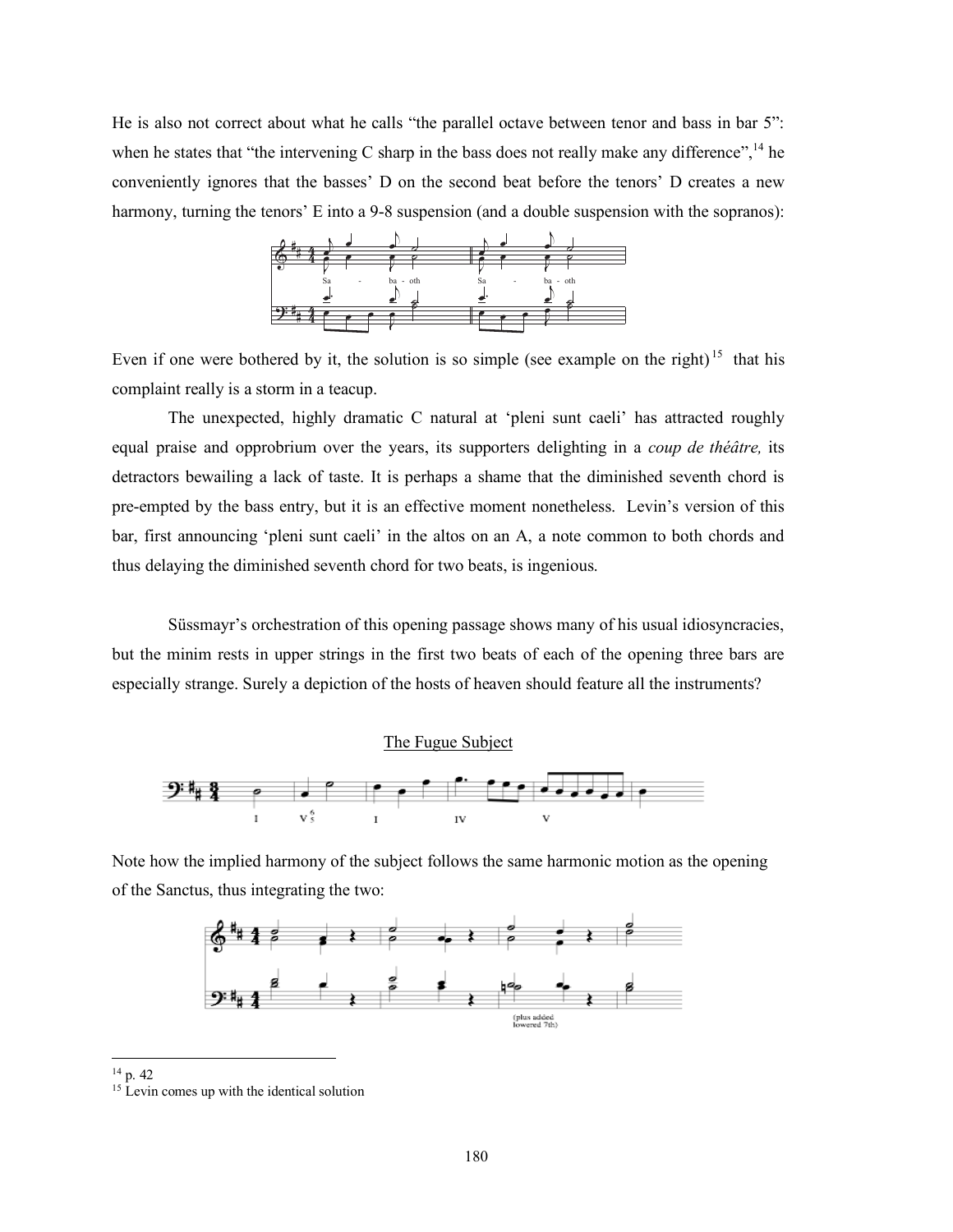and also how the bass of the subject outlines the opening "Requiem aeternam" motif:



The subject then, whatever its source, is well integrated both locally into the *Sanctus* and globally into the work as a whole. The tenors' tonal answer proceeds with the countersubject in the bass, moving by step with dissonant weak beat passing notes between root position and first inversion chords.

The first problem comes in the alto entry: if, with the G sharp in the last measure of the tenor answer, we hear the D of the alto subject as the seventh of chord  $V^7$  in A major rather than the tonic D, then we also hear the bass D at the beginning of the bar in the same way, and it is incorrectly resolved, upwards, not downwards, and also results in a second inversion on the next downbeat:



Unfortunately, the correct resolution—to the leading note—would create a parallel octave with the altos' subject:



Clearly, if there were any kind of Mozart sketch, the bass part of this bar could not be part of it: the same problem is reproduced four bars later with the bass G under the sopranos' entry. At first it might have seemed to Süssmayr that the quavers at the end of the subject could function as a developmental motif, a frequent contrapuntal technique, but in the end, it proved problematic, resulting in strong beat second inversion chords in bars 10 and 12, and on the downbeat of bar 13, another improperly resolving seventh, a combination of errors virtually impossible in Mozart: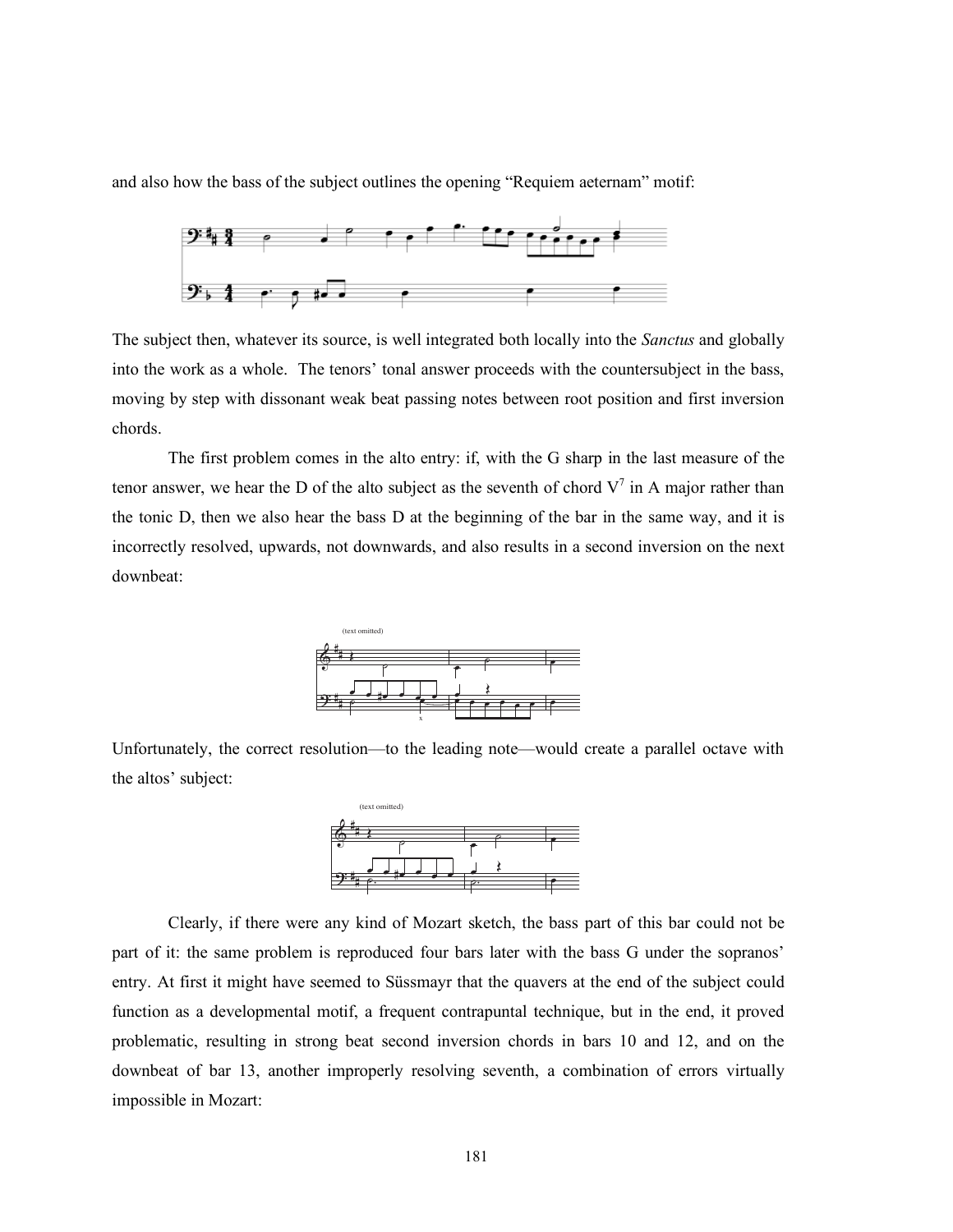

With the sopranos' entry, the basses drop out quite pleasingly, and the tenors' use of the countersubject proceeds smoothly. The downbeat of bar 18, after all the voices have concluded the subject, should mark the end of the exposition. Yet in bar 17 we have a redundant entry in the bass, which hints at the beginning of a counter exposition. Süssmayr is ambiguous here: the entry begins like a tonal answer in the dominant but ends as a subject in the tonic, so it could also be considered a tonic subject with altered first and third notes:



Perhaps he was trying to avoid the seventh problem by having the basses enter on E instead of D, which would result in a more permissible hidden octave with the correct resolution of the altos' seventh rather than an explicit parallel, but he doesn't follow through by allowing the D in the alto part to fall: it still rises from bar 17 into 18. Changing the basses' expected G natural to an A in bar 18 also suggests the desire to emphasize A major by avoiding canceling out the new leading tone. However, it is immediately cancelled anyway by the sopranos in the next bar, so the harmonic thinking is a muddled. It is also rather suspicious that the soprano part here, after the subject is concluded, is note for note the same as the tenor part at the same point—once more using the last measure of the subject in a falling sequence. Furthermore, the continued use of that figure in sequence in the alto part from bars 18 to 21 (except for an added A on the second beat of bar 19—also an exact copy of the bass part of bars 10-13) not only takes them altos too low (Mozart never takes them below A in the rest of the work), but leaves a gap of a good deal more than an octave between alto and soprano for three beats, very unlikely in Mozart. Then they just stop singing, having sung yet another unresolved seventh.

The suspicion that copying rather than invention is taking place is compounded by the fact that, in addition to the borrowed soprano part, when the tenors enter with a second redundant entry in bar 21 it is in exactly the same relationship to the basses as their first entry at the opening of the fugue. Yet, rather than continuing into a complete counter exposition or development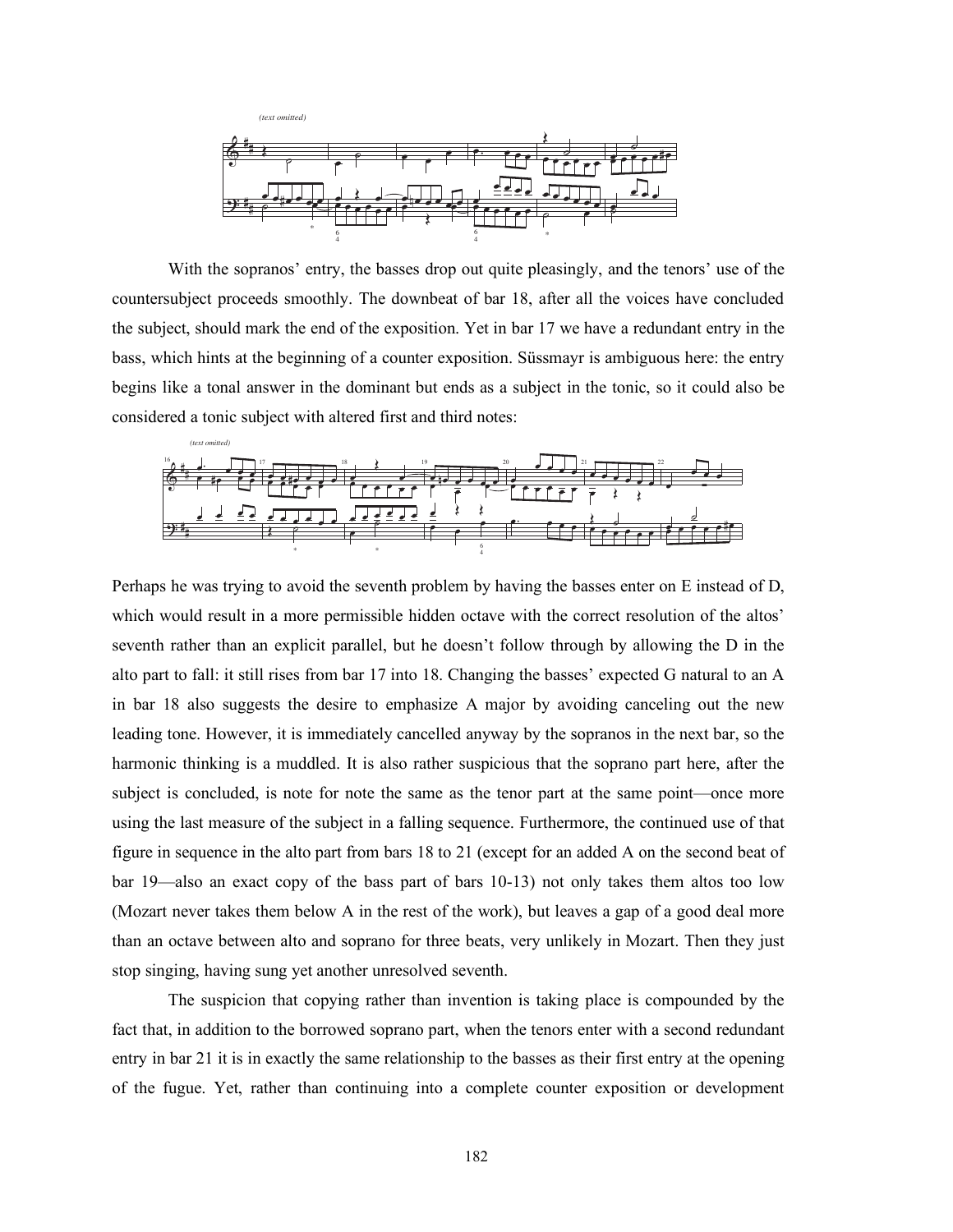section, as is implied by these fifth and sixth entries, this last entry remains incomplete, and movement comes quickly to a close by means of a very brief five bar coda. It is difficult to escape the conclusion that, when he ran out of things to copy, Süssmayr abandoned all attempt at counterpoint and brought the movement to a conclusion as swiftly as possible. Surely, given the relatively short homophonic setting of the *Sanctus*—only ten bars—a more extended *Osanna* fugue would be strongly suggested? After the longer *Benedictus,* a truncated fugue might perhaps make sense, but here it seems too slight. Given that there is no need for the *Osanna* to be fugal at all, and given the technical errors and poor construction, the *Osanna* has the air of someone trying to realise an incompletely understood plan as best he could.

The final puzzle is the astonishing way Süssmayr chose to orchestrate the fugue. One can imagine either simply forgetting to write *con trombone* over the vocal parts—indeed, Mozart himself never indicated as much at the *coro* entry in the *Requiem aeternam*—or deciding that the long quaver passages well tax many a trombonist if the tempo is particularly sprightly, let alone muddy the texture considerably. The altos' high C sharp and D at the end of the movement must have been really alarming, given that, according to Albrechtsberger, the alto trombone should not be taken above C because C sharp and D were 'schwer': <sup>16</sup>



But the absence of the basset horns is very difficult to understand, especially since the bassoons are used to double tenor and bass, as one would expect from Süssmayr. Additionally, the melodic contour of the soprano line seems almost to have been chosen not to exceed the range of the basset horn.<sup>17</sup> The absence of all woodwinds would be valid as an artistic choice, (and perhaps too rare in Süssmayr's instrumentation of the rest of the work), and it might have made sense, if he wanted to omit the basset horns, to have both bassoons play in unison with the bassi, but to have only the lower two voices supported by wind instruments and not the upper two seems at best eccentric. The fact that both trombones *and* basset horns are used in the second *Osanna* compounds the mystery, and almost makes one wonder if they were orchestrated by the same person. While there are instances of parallel passages being orchestrated differently in the

 $16$  Albrechtsberger, p. 440 (see also general discussion in Chapter 6). However, this prohibition also proves problematic for certain passages in the *Quam olim Abrahae* and *Ne absorbeat* fugues, where the altos have several instances of high D. <sup>17</sup> Levin avoids the soprano range issue in his re-working of the fugues by asking the basset horn players to change instruments to clarinet in A for the *Sanctus*, back to basset horn for the *Benedictus*, and then another exceedingly quick change—only five bars for the second player!—back to clarinet for the *Osanna* allowing much less time than was Mozart's custom. The sopranos in his reconstructed fugue are therefore free to go to the high A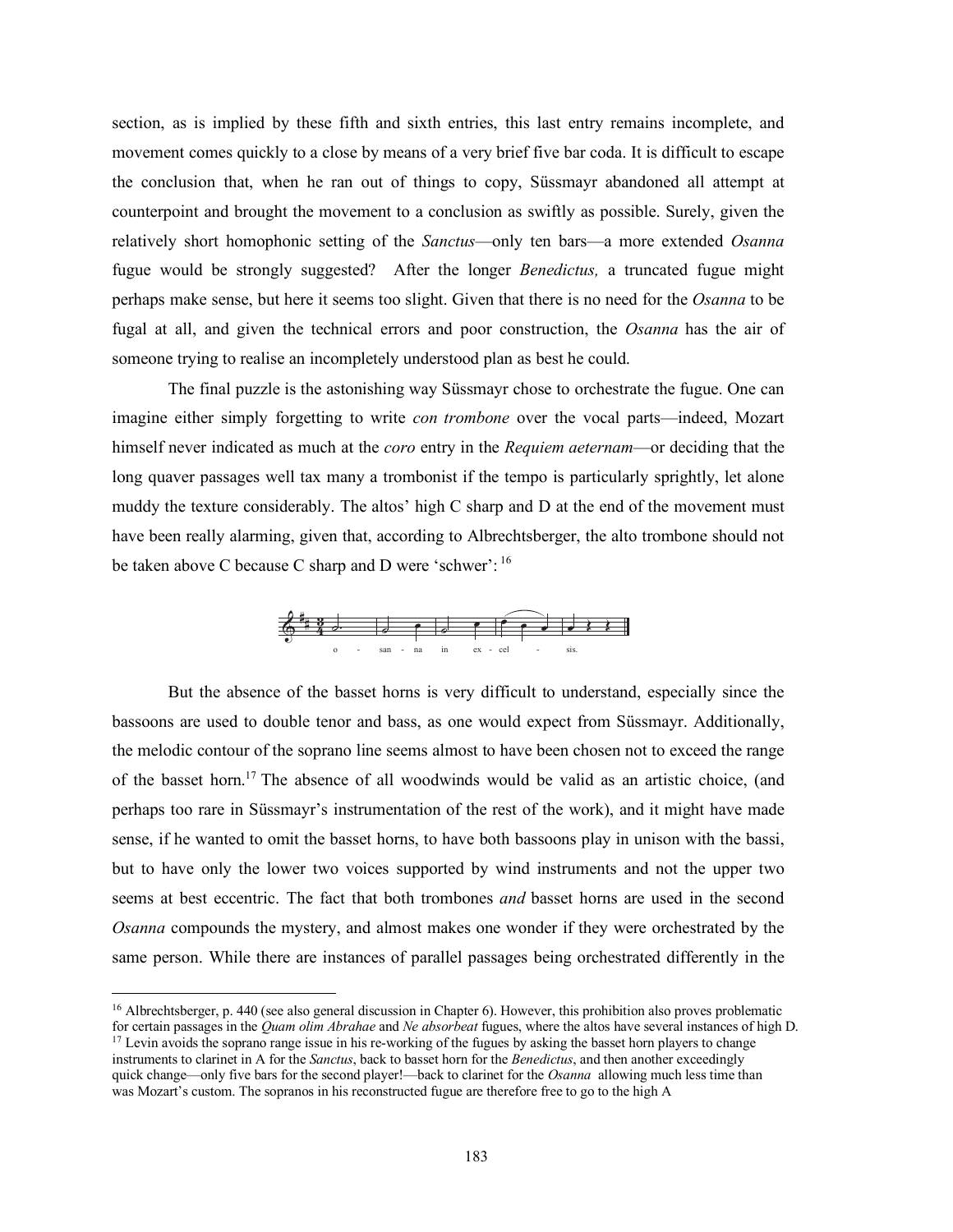*Benedictus*, <sup>18</sup> it is difficult to imagine a situation in which the two *Osannas* should not match. Süssmayr either didn't see the need to make such passages correspond, or, with three major commissions for his own music to contend with in early  $1792$ ,<sup>19</sup> he simply didn't have time to see that they did.

If Süssmayr's orchestration is wrong, what would have been more correct? Beyer adds the basset horns to Süssmayr's bassoons but omits the trombones, holding them in reserve for the last eight bars. However, his tenor trombone entry two bars before the final tutti leads to a confusion of roles:<sup>20</sup> why single out that one fugal entry above all the others? Would it not have been better to bring in all three trombones at the same time, six bars from the end, where his basset horns and bassoons stop their doubling and also function as part of general tutti? Except for the early trombone entry, Beyer's seems a sensible solution, allowing the orchestration to have structural significance by augmenting only the final phrase. Levin doubles with both winds and brass, falling into the same trap as the orchestrators of the *Kyrie* fugue, where everything is one colour and the independence of the sections of Mozart's ensemble is lost.

The current edition avoids the over doubling of the *Kyrie* fugues, uses the bassoons *a 2* with the orchestral bass until the last six bars, where the trombones also enter to reinforce the final *tutti,* and holds the basset horns until the last fourteen bars, where they double, *a 2*, the stretto entry of the altos and sopranos before they too join the final wind chorus.

## The two *Osanna* Fugues

The differences in orchestration are not the only ways in which the two *Osanna* fugues diverge. A comparison between the two is shown at the end of the chapter, where the top two staves show the first *Osanna,* the middle two that movement transposed note for note to B flat major, and the bottom two the second *Osanna*. The *Sanctus* fugue has six entries of the subject, the first four in rising pitch order, Bass, Tenor (tonal answer), Alto, Soprano (tonal answer), with two redundant entries in the Bass (subject, altered) tenor (tonal answer). The *Benedictus* is slightly more succinct, with only five entries (four-part exposition and one redundant entry) before an almost identical coda.

 <sup>18</sup> The Adagio bars that conclude both the *Kyrie* and *Cum Sanctis* fugues—when surely it would have been both easiest and most expedient merely to copy what was already written—are also different.

<sup>&</sup>lt;sup>19</sup> The opera "*Moses, oder der Auszug aus Ägypten*" (May 4<sup>th</sup>), a *Te Deum* for Emperor Franz Joseph II, and a ballet for the National theater (August  $8<sup>th</sup>$ )

<sup>&</sup>lt;sup>20</sup> Beyer, p. 114. The tenor word underlay is also very awkward in this passage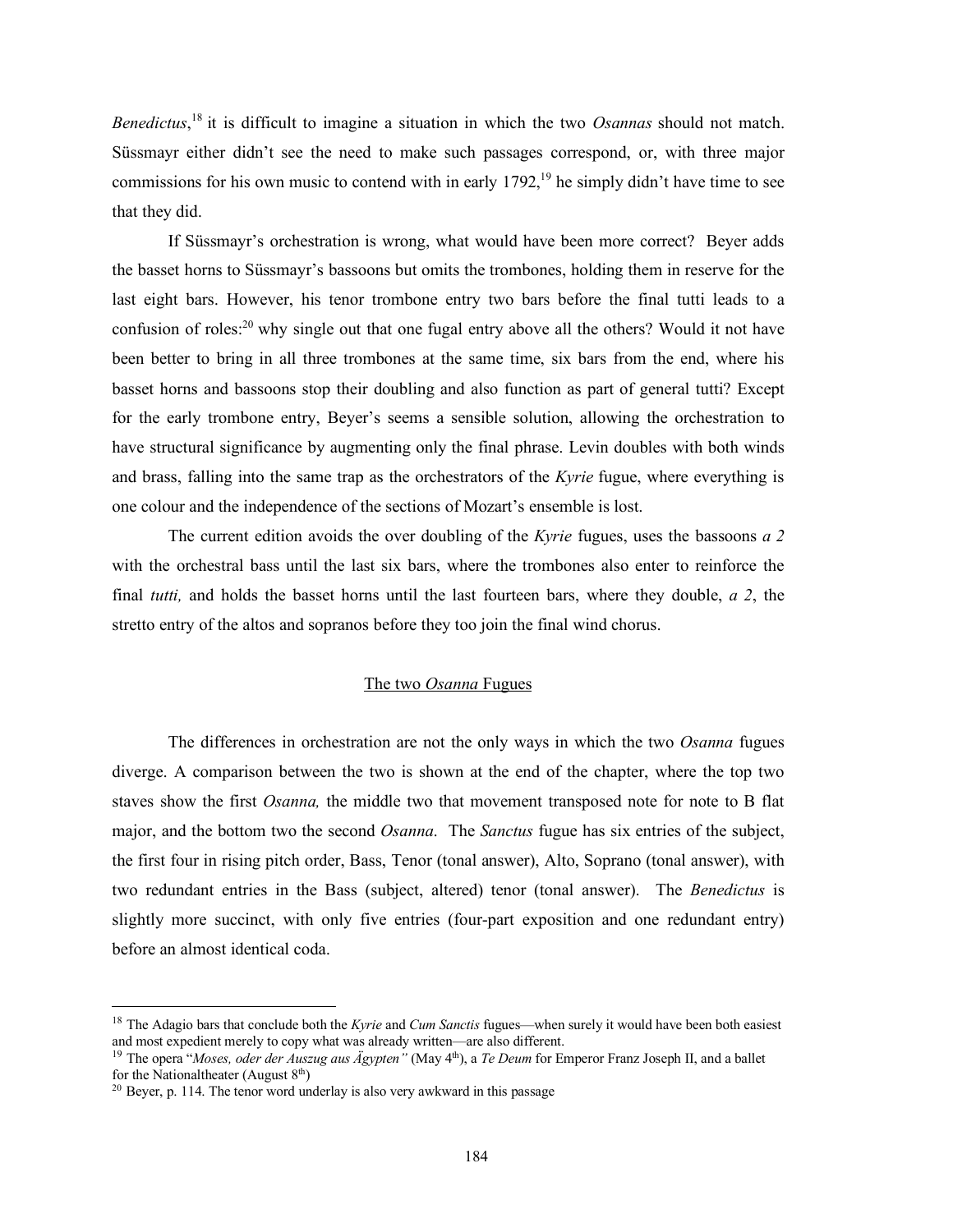The difference in key brings necessary changes. While it might have been possible to transpose the first fugue down a major third, that would consign all the voices to the bottom of their range: transposing up has much better results as far as register is concerned, but necessitates a complete re-voicing. The tenors open, followed in turn by the altos and sopranos, all of which can be achieved by simple transposition. The final entry, originally in the sopranos, must now be accomplished by the basses. If transposed literally, this would entail bringing in the basses above the tenors' minim E flat. Süssmayr's solution to this problem is a considerable improvement on the original: starting from bar 11 he writes a new tenor countermelody, based on the countersubject, which rises by step to provide the root of the chord under the sopranos' high G on the 'cel' of 'excelsis' (this measure is actually a transposition of bar 16 of the *Sanctus* fugue) and allows the bass entry (tonal answer) to be the root of the chord. These measures are much less cluttered than the original, but they are not without their problems: there is an uncharacteristic unison doubled third between the altos and tenors on the last beat of bar 11, dropping an otherwise three-voice texture to two parts, which in turn emphasizes the hidden fifth between the same voices on the next beat. Neither does Süssmayr solve the problem of the rising seventh in the altos from bar 13 to 14.

Bar 14 is basically a transposition of bar 18 of the *Sanctus* fugue, but with the very unfortunate addition of a parallel fifth between the sopranos and altos over the bar line from bar 14 to 15. In bar 17, instead of entering on the root of chord V as he did in the *Sanctus*, Süssmayr brings in the tenors on B flat instead of C: it is now the only seventh in the texture, so there isn't the harmonic ambiguity of the equivalent place in the first *Osanna*. However, there are some new problems: in addition to a hidden octave between the altos and basses over the bar line, there is an unfortunate doubled third between soprano and tenor on the downbeat of bar 18, which emphasizes the jump to a hidden fifth on the next beat, and the rising soprano line leads to another doubled third on the next downbeat. These errors, taken individually, are not necessarily significant, and in four-part counterpoint are occasionally unavoidable,<sup>21</sup> but together and over a distance of only five beats, they are highly undesirable.

Repeating the *Osanna* fugue in a new key was not a simple task. It involved considerable work for which, from the new errors that were created, it seems that Süssmayr was at best underequipped. The differences in construction of the two fugues, however, show that he was not without understanding of counterpoint, since several alterations required by the change of key are

<sup>&</sup>lt;sup>21</sup> There are, for example, eight instances of hidden fifths or octaves between internal voices, or internal voices and the bass in Mozart's choral parts in the *Requiem aeternam*.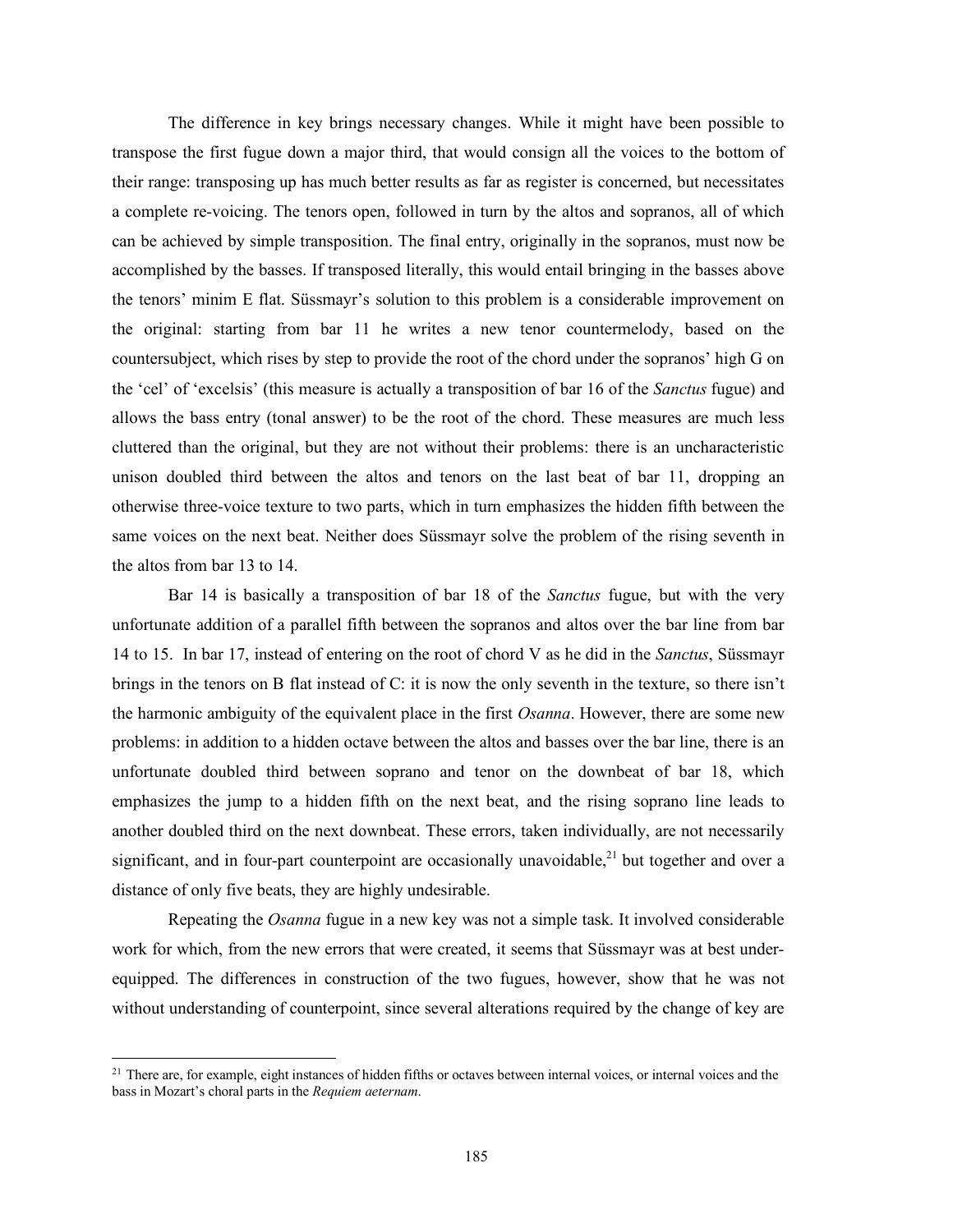improvements to the D major version, and one can only sympathise with him that he too often introduced new errors in the process.

Given the known Mozartian provenance of the melody for the *Benedictus*, the possibility cannot be ruled out that it was actually the B flat major fugue that Süssmayr undertook first: in some ways it is better than the D major version. If there were such a sketch on the same leaf as the *Benedictus* melody, given that on rough sketches Mozart often did not use clefs or key signatures, it could simply be that this is what Süssmayr saw, and did not know to what clef or therefore key to assign it: $^{22}$ 



Given that he must have been keenly aware that any fugue he wrote couldn't help but be compared unfavourably with the fugues already in the work, Süssmayr must have had compelling reasons to make the attempt. The only explanation that would seem to make sense is that he knew, or suspected, that it was Mozart's intention.

The above discussion covers the music Süssmayr wrote for the fugues. The debate about whether they are too short is a lively one, and generally not resolved in Süssmayr's favour: 'The developments of the two *Osanna* fugues are far too brief<sup>'</sup>;<sup>23</sup> 'the ridiculously short continuation<sup>24</sup>; 'Süssmayr hurries to the close<sup>25</sup> are recent, but representative. Beyer was the first actually to contemplate proposing a remedy.<sup>26</sup> His edition presents two different endings, an 'Erste Schluss', Süssmayr's ending (though with Beyer's revised orchestration) and Beyer's own 'Zweiter Schluss' which adds six newly composed bars 'in an attempt to let these movements come to a rest in a more organic manner. They are based on the formula of a repeated reinforcing cadence which is quite customary in Mozart's music.<sup>27</sup> Although quietly presented in Beyer's characteristically modest way, these bars are revolutionary in that they place the insertion into a

 <sup>22</sup> the tenors' opening statement as Süssmayr wrote it in the *Benedictus* fugue would of course be in the tenor clef, but a sketch, if it were just the subject and not an exposition like the *Amen* fugue on the *Skizzenblatt* could just as easily refer to a violin part

<sup>23</sup> Beyer, p. 20

 $24$  Maunder, p. 46

 $25$  Levin, p.  $\hat{X}$ IX

 $26$  see Beyer's score, p. 114–115

 $27$  Beyer, p. 20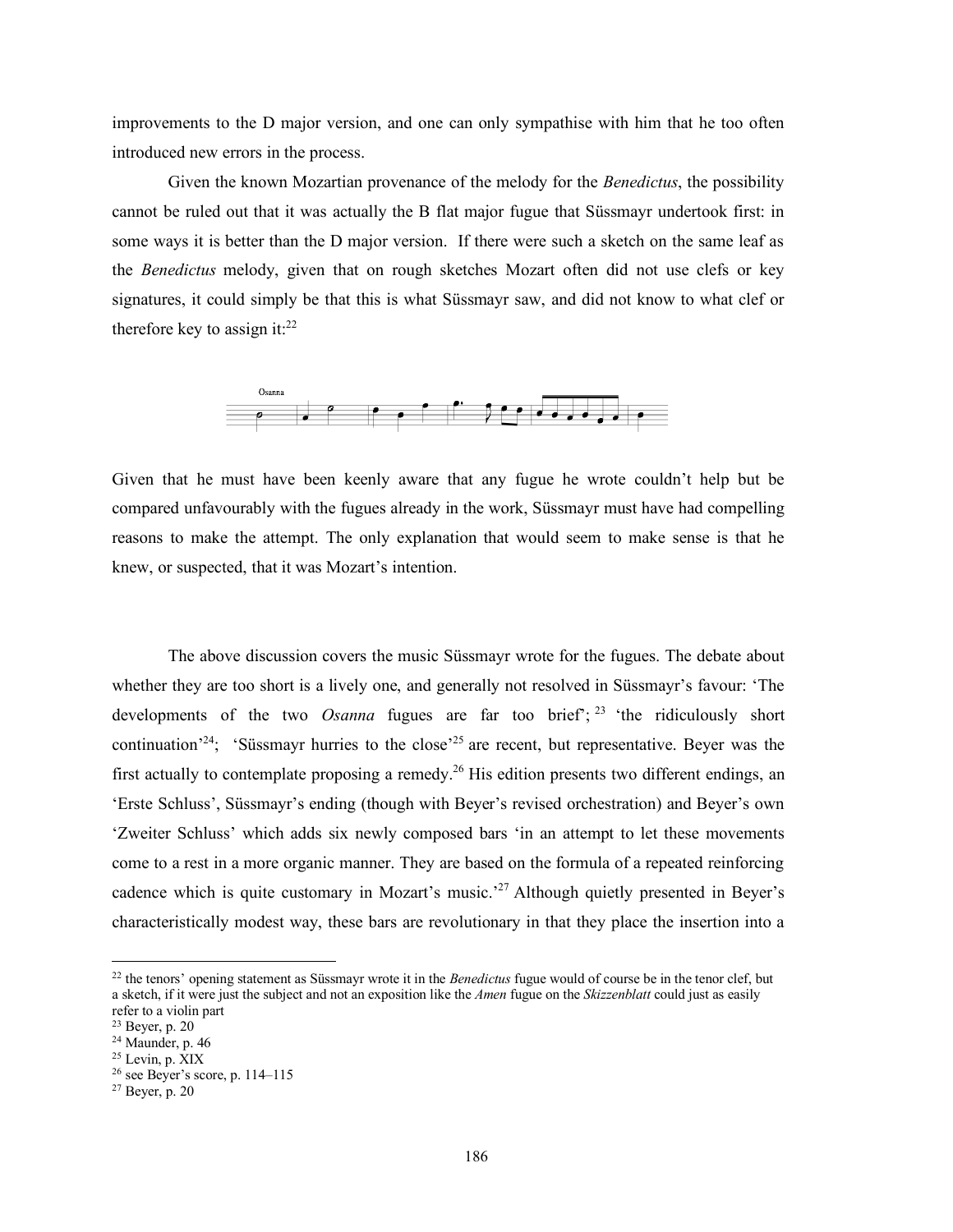historical document of historically informed, but newly composed music firmly within the permissible methods of the modern editor.

Pandora's box was opened. Most modern re-finishers have used this starting point as a justification for the addition of music of their own devising to the all movements that Süssmayr claimed as his own, from the *Lacrymosa* onwards. In a very real sense, their work has Beyer's 'Zweiter Schluss' as its ancestor, even Maunder's, because excision is also a modern intrusion, perhaps a greater one. Whilst it would be challenging to argue that a Mozart fugue on this subject would not have not contained a development section, altering the proportions of a musical structure by means of the grafting on of new material in order to make it 'more Mozartian' is fraught with problems. Duncan Druce, for example, adds so much of his own invention that in places it almost amounts to a kind of trope.28 Michael Finnissy goes even further: 'I imagined Mozart in the present day, working to complete the Requiem, looking back across the centuries which have passed since his death. I asked myself what composers, musical genres and historical events would have influenced him since 1791—this helped me shape my work.<sup>29</sup> Finnissy's, like Druce's, contains much beautiful music of impeccable craftsmanship, but it surely stretches the meaning of the term 'edition' beyond the breaking point. Their motivation is a love of Mozart, but their goal is not, as Ernst Hess put it, 'to bring Mozart's last relic into a worthy form—as far as that is possible for any human being who is not Mozart<sup>30</sup> from an historical perspective.

That is Levin's goal, and in the *Osanna* fugues he stays close to Süssmayr's proportions, providing both a new countersubject and a succinct nineteen bars of development that include modulations, sequences and stretti. The present edition is similarly proportioned, adding a modulation to the relative minor with entries for alto, bass and soprano in that key before a series of sequences returning to the tonic with a canons between soprano/tenor and alto/bass. Stretto entries for each voice in the tonic prepare for the final cadence. The result is more satisfying than Süssmayr's, and offered in the spirit described by Wolff: 'knowing it is only an attempt and that it will not be the last.<sup>31</sup>

 <sup>28</sup> Druce, Mozart: Requiem, Novello (1993)

<sup>29</sup> see 'Southampton composer completes Mozart Requiem'

http://www.bbc.co.uk/news/uk-england-hampshire-15751924, accessed 3rd February 2015  $30$  see Beyer, p.  $8$ 

<sup>31</sup> Wolff, p. 52 n. 131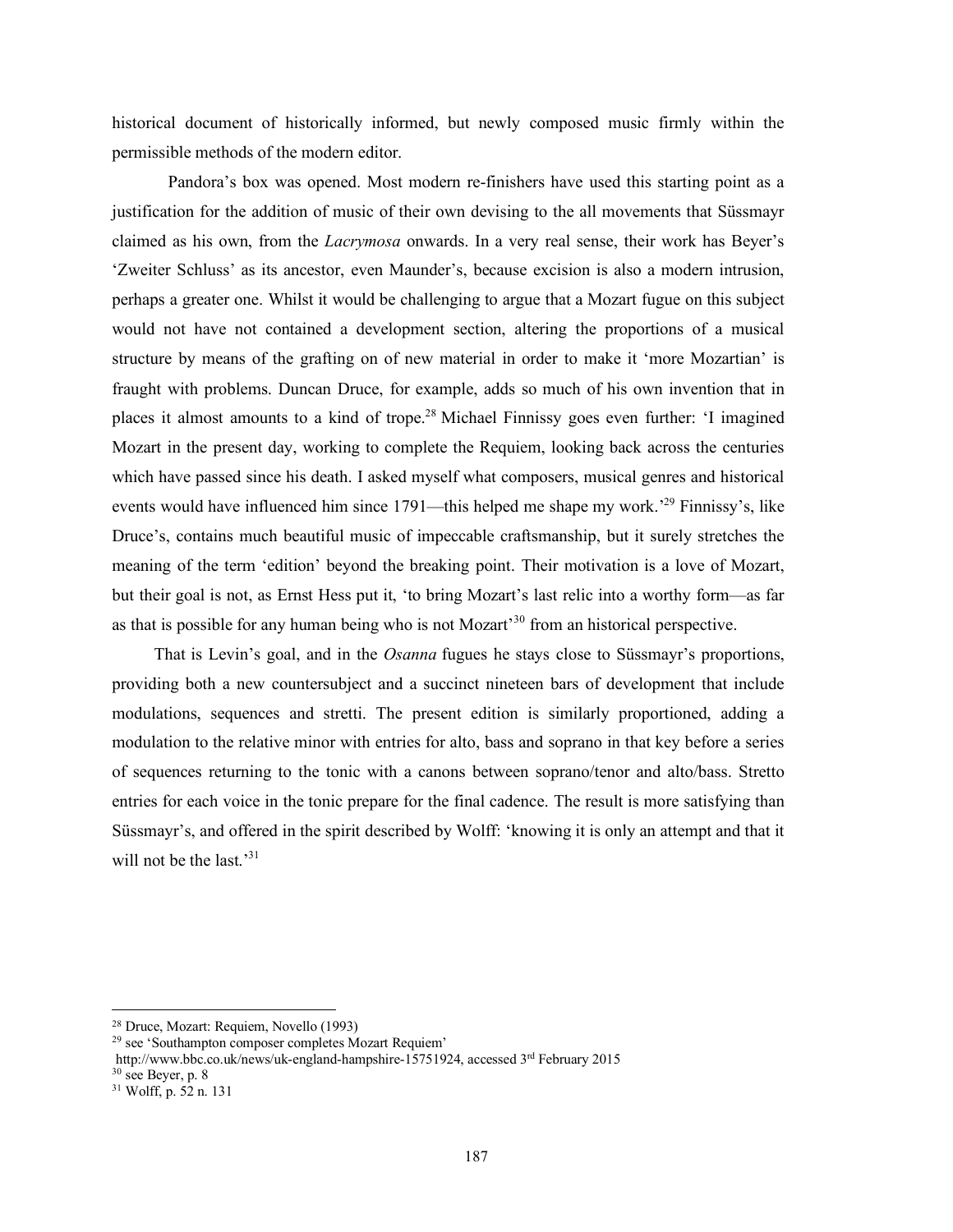